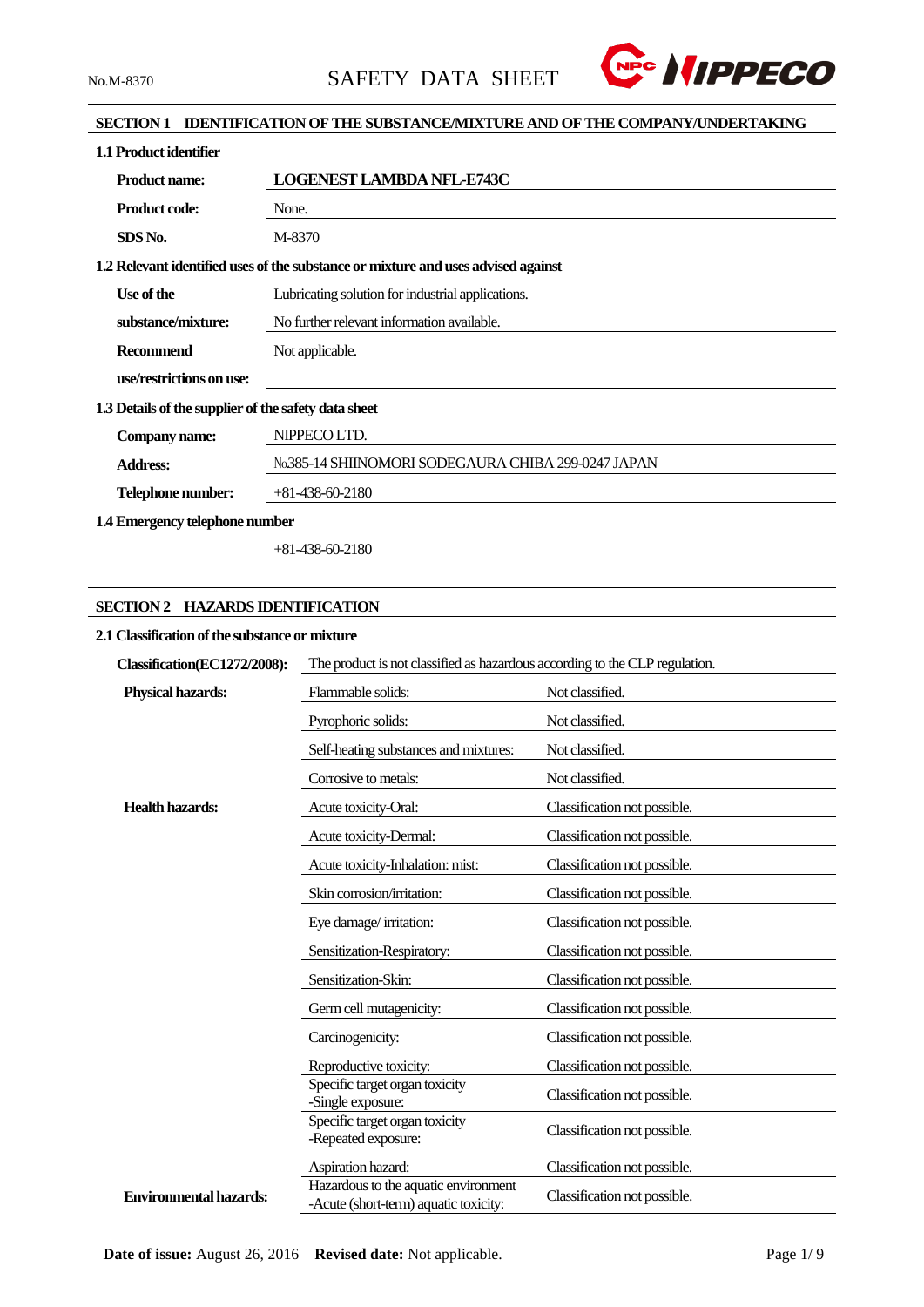



|                               | Hazardous to the aquatic environment<br>Classification not possible.<br>-Chronic (long term) aquatic toxicity: |  |  |  |  |
|-------------------------------|----------------------------------------------------------------------------------------------------------------|--|--|--|--|
|                               | The hazards without the above mention are "Not applicable" or "Classification not possible".                   |  |  |  |  |
|                               | Classification(OSHA HCS 29 CFR 1910.1200):                                                                     |  |  |  |  |
|                               | The product is not classified as hazardous according to OSHA GHS regulations within the                        |  |  |  |  |
|                               | <b>United States.</b>                                                                                          |  |  |  |  |
| 2.2 Label elements            |                                                                                                                |  |  |  |  |
| Hazard pictogram(s):          | No pictogram.                                                                                                  |  |  |  |  |
| Signal word:                  | No signal word.                                                                                                |  |  |  |  |
| Hazard statement(s):          | No hazard statement.                                                                                           |  |  |  |  |
| Precautionary statement(s):   |                                                                                                                |  |  |  |  |
| <b>Prevention:</b>            | Not required.                                                                                                  |  |  |  |  |
| <b>Response:</b>              | Not required.                                                                                                  |  |  |  |  |
| <b>Storage:</b>               | Not required.                                                                                                  |  |  |  |  |
| Disposal:                     | Not required.                                                                                                  |  |  |  |  |
| 2.3 Other hazards             |                                                                                                                |  |  |  |  |
| Other hazards which do        | Thermal decomposition may produce toxic products including perfluoroisobutylene and                            |  |  |  |  |
| not result in classification: | hydrogen fluoride.                                                                                             |  |  |  |  |

#### **SECTION 3 COMPOSITION/INFORMATION ON INGREDIENTS**

## **Substance/mixture** Mixture

| Ingradient(s): |  |
|----------------|--|

| <b>Chemical name</b><br>/ generic name  | CAS#         | EC#          | Wt%                 | EU<br>Hazard class | EU<br>Category code | <b>USA</b><br><b>OSHAPEL</b> | ACGIH<br><b>TLV</b> | EU<br><b>ILV</b>          |
|-----------------------------------------|--------------|--------------|---------------------|--------------------|---------------------|------------------------------|---------------------|---------------------------|
| Solvent (Hydro<br>Fluoro Ether)         | Confidential | Confidential | 80-90               | None               | None                | Not established              | Not established     | <b>Not</b><br>established |
| Perfluorinated<br>polyethers base oil   | Confidential | Confidential | $5 - 15$            | None               | None                | Not established              | Not established     | <b>Not</b><br>established |
| Poly tetra fluoro<br>ethylene thickener | Confidential | Confidential | $\leq$              | None               | None                | Not established              | Not established     | <b>Not</b><br>established |
| Additive                                | Confidential | Confidential | $\triangleleft$ 0.1 | None               | None                | Not established              | Not established     | <b>Not</b><br>established |

#### **Carcinogen:**

#### **Chemical name:** None. **CAS#: Reference:**

No component of this product is listed as a human carcinogen or a potential carcinogen in IARC Monographs, U.S. NTP, OSHA regulation, and Annex Ⅵ of Regulation (EC) 1272/2008.

### **PBT substance and vPvB substance:**

**Chemical name:** None. **CAS#: Category:**

# No component of this product is a PBT or vPvB substance under Regulation (EC)1907/2006.

A statement that the specific chemical identity(ies) and/or exact percentage(s) of composition has been withheld as a trade secret.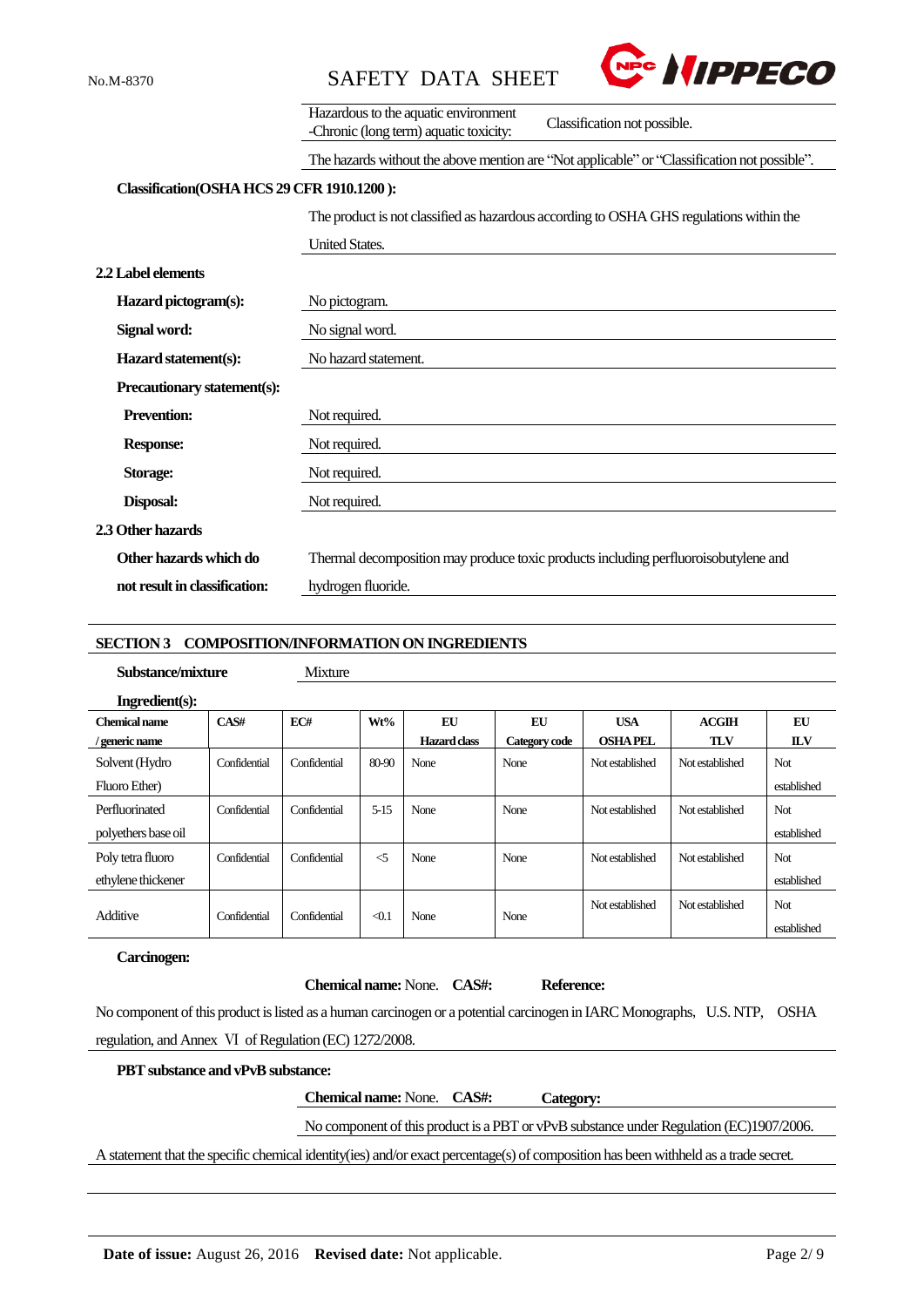

#### **SECTION 4 FIRST AID MEASURES**

| 4.1 Description of first aid measures                           |                                                                                                    |
|-----------------------------------------------------------------|----------------------------------------------------------------------------------------------------|
| <b>Inhalation:</b>                                              | Remove exposed person to fresh air if adverse effects are observed.                                |
| Skin:                                                           | Wash with soap and water. Get medical attention if irritation develops.                            |
| Eye:                                                            | Flush immediately with water for at least 15 minutes. Get immediate medical attention.             |
| <b>Ingestion:</b>                                               | Do not make person vomit unless directed to do so by medical personnel.                            |
| Protection of first-aiders:                                     | No action shall be taken involving any personal risk or without suitable training.                 |
| 4.2 Most important symptoms and effects, both acute and delayed |                                                                                                    |
|                                                                 | See SECTION 11 for more detailed information on health effects and symptoms.                       |
|                                                                 | 4.3 Indication of any immediate medical attention and special treatment needed                     |
| Notes to physician:                                             | Treatment should in general be symptomatic and directed to relieving any effects.                  |
|                                                                 |                                                                                                    |
| <b>SECTION 5 FIRE FIGHTING MEASURES</b>                         |                                                                                                    |
| 5.1 Extinguishing media                                         |                                                                                                    |
| Suitable extinguishing media:                                   | Use water fog, foam, dry chemical or carbon dioxide to extinguish flames.                          |
| <b>Unsuitable extinguishing</b>                                 | DO NOT use forcible water. See SECTION 11 for more detailed information on health effects          |
| media:                                                          | and symptoms.                                                                                      |
| 5.2 Special hazards arising from the substance or mixture       |                                                                                                    |
| Hazards from the substance                                      | In a fire or if heated, a pressure increase will occur and the container may burst.                |
| or mixture:                                                     | Formation of toxic gases is possible during heating or in case of fire.                            |
| <b>Hazardous</b> combustion                                     | Combustion products may include the following:                                                     |
| products:                                                       | Carbon oxides (CO, CO <sub>2</sub> ), HF, COF <sub>2</sub> . PFIB (Perfluoloisobutylene)           |
|                                                                 | Decomposition at flame temperatures may form toxic fluorine compounds. Avoid breathing             |
|                                                                 | decomposition products.                                                                            |
| 5.3 Advice for firefighters                                     |                                                                                                    |
| <b>Special precautions for</b>                                  | Promptly isolate the scene by removing all persons from the vicinity of the incident if there is a |
| fire-fighters:                                                  | fire. No action shall be taken involving any personal risk or without suitable training.           |
| Special protective equipment                                    | Fire-fighters should wear appropriate protective equipment and self-contained breathing            |
| for fire-fighters:                                              | apparatus with a full face-piece operated in positive pressure mode.                               |
|                                                                 |                                                                                                    |
| SECTION 6 ACCIDENTAL RELEASE MEASURES                           |                                                                                                    |
|                                                                 | 6.1 Personal precautions, protective equipment and emergency procedures                            |
| For non-emergency                                               | Eliminate all ignition sources. Evacuate surrounding areas.                                        |
| personnel:                                                      |                                                                                                    |

**6.2 Environmental precautions**

For emergency responders: Particular danger of slipping on leaked/spilled product.

Should be prevented from contaminating soil or from entering sewage and drainage systems and bodies of water.

**6.3 Methods and material for containment and cleaning up**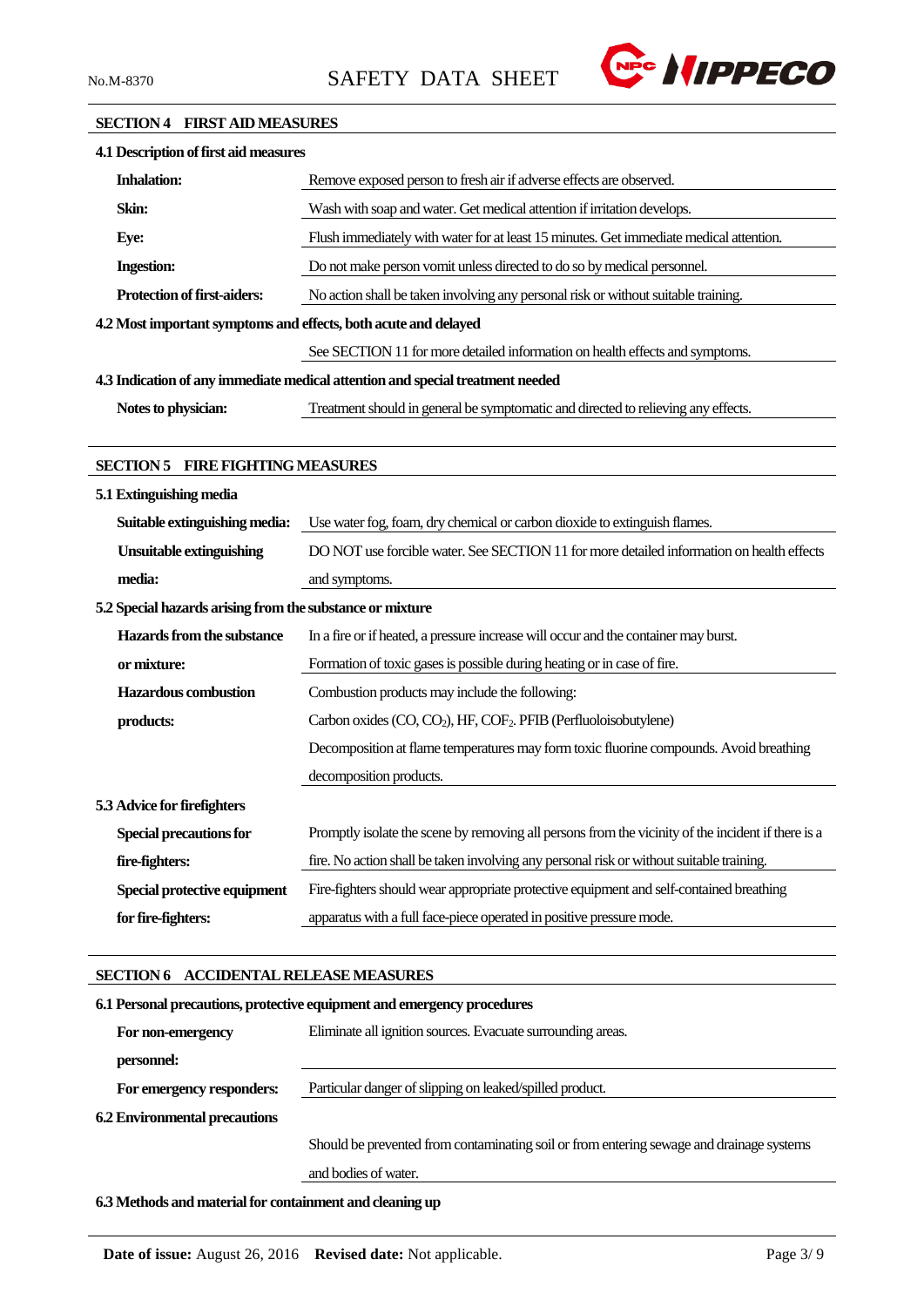No.M-8370 SAFETY DATA SHEET



| Small spill:                           | Move containers from spill area. Absorb with an inert material and place in an appropriate         |
|----------------------------------------|----------------------------------------------------------------------------------------------------|
|                                        | waste disposal container. Dispose of via a licensed waste disposal contractor.                     |
| Large spill:                           | Move containers from spill area. Prevent entry into sewers, water courses, basements or            |
|                                        | confined areas. Contain and collect spillage with non-combustible, absorbent material e.g. sand,   |
|                                        | earth, vermiculite or diatomaceous earth and place in container for disposal according to local    |
|                                        | regulations. Suction or scoop the spill into appropriate disposal or recycling vessels, then cover |
|                                        | spill area with oil absorbent. Dispose of via a licensed waste disposal contractor.                |
| <b>6.4 Reference to other sections</b> |                                                                                                    |
|                                        | See SECTION 7 for information on safe handling.                                                    |
|                                        | See SECTION 8 for information on personal protection equipment.                                    |
|                                        | See SECTION 13 for disposal information.                                                           |

## **SECTION 7 HANDLING AND STORAGE**

| 7.1 Precautions for safe handling |                                                                                                 |  |  |  |
|-----------------------------------|-------------------------------------------------------------------------------------------------|--|--|--|
| <b>Protective measures:</b>       | Put on appropriate personal protective equipment (see SECTION8).                                |  |  |  |
| Advice on general                 | Workers should wash hands and face before eating, drinking and smoking.<br>Avoid contact        |  |  |  |
| occupational hygiene:             | with eyes, skin and clothing. Avoid breathing vapor or mist. Keep in the original container or  |  |  |  |
|                                   | an approved alternative made from a compatible material, kept tightly closed when not in use.   |  |  |  |
|                                   | Empty containers retain product residue and can be hazardous. Do not reuse container.           |  |  |  |
|                                   | 7.2 Conditions for safe storage, including any incompatibilities                                |  |  |  |
|                                   | Store in accordance with local regulations. Store in a dry, cool and well-ventilated area, away |  |  |  |
|                                   | from incompatible materials (see SECTION 10). Keep away from heat and direct sunlight.          |  |  |  |
|                                   | Keep container tightly closed and sealed until ready for use. Containers that have been opened  |  |  |  |
|                                   | must be carefully resealed and kept upright to prevent leakage. Store and use only in           |  |  |  |
|                                   | equipment/containers designed for use with this product. Do not store in unlabeled containers.  |  |  |  |
| Not suitable:                     | Prolonged exposure to elevated temperature.                                                     |  |  |  |
| 7.3 Specific end use(s)           |                                                                                                 |  |  |  |
|                                   | No further relevant information available.                                                      |  |  |  |

# **SECTION 8 EXPOSURE CONTROLS / PERSONAL PROTECTION**

| 8.1 Control parameters       |                                                                                |
|------------------------------|--------------------------------------------------------------------------------|
|                              | No exposure limit value known on the product itself.                           |
|                              | <b>OHSA PEL:</b> Not established                                               |
|                              | <b>ACGIH TLV: Not established</b>                                              |
|                              | NIOSH REL: Not established                                                     |
|                              | EU ILV: Not established                                                        |
| <b>8.2 Exposure controls</b> |                                                                                |
| Appropriate engineering      | When mist is generated, the limited part should be ventilated.                 |
| controls:                    | A washing facility/water for eye and skin cleaning purposes should be present. |
|                              | Individual protection measures, such as personal protective equipment          |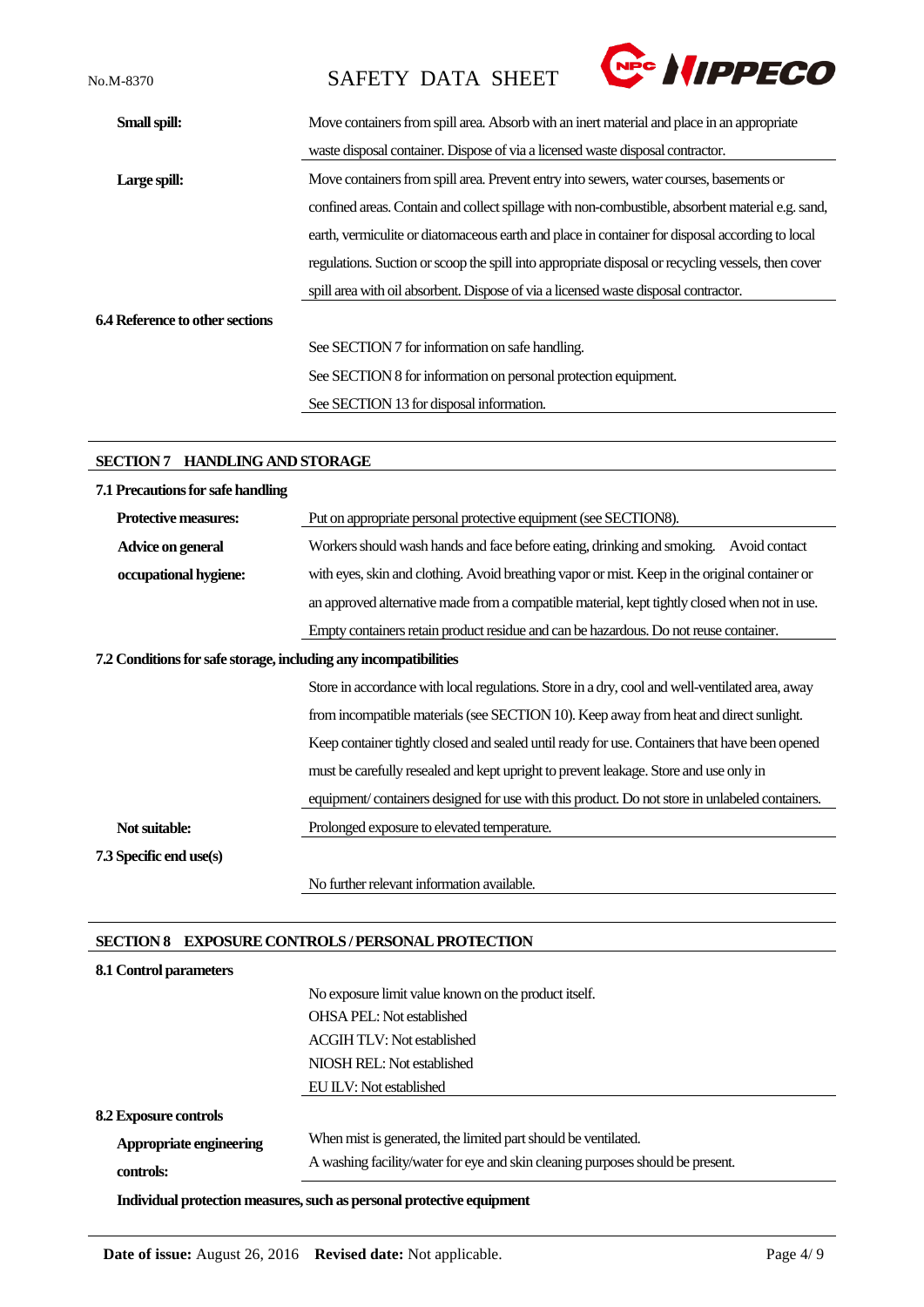**controls:**

No.M-8370 SAFETY DATA SHEET



| <b>Eye/face protection:</b>    | ☑ | <b>Required</b> | $\Box$ Not required               | Wear safety glasses with side shields.             |  |
|--------------------------------|---|-----------------|-----------------------------------|----------------------------------------------------|--|
| Skin(hand/other) protection:   | ☑ | <b>Required</b> | $\Box$ Not required               | To prevent contact, wear impervious clothing       |  |
|                                |   |                 |                                   | such as gloves, apron.                             |  |
| <b>Respiratory protection:</b> |   | <b>Required</b> | $\boxtimes$ Not required          | No special respiratory protection equipment is     |  |
|                                |   |                 |                                   | required under normal conditions of use with       |  |
|                                |   |                 |                                   | adequate ventilation.                              |  |
|                                |   |                 |                                   | In case of insufficient ventilation, wear suitable |  |
|                                |   |                 |                                   | respiratory equipment.                             |  |
| Thermal hazards:               |   | Required        | $\boxtimes$ Not required          | Not normally required.                             |  |
| <b>Environmental exposure</b>  |   |                 | Avoid release to the environment. |                                                    |  |

## **SECTION 9 PHYSICAL AND CHEMICAL PROPERTIES**

# **9.1 Information on basic physical and chemical properties**

| Appearance:                        | Light milky-white, liquid           |
|------------------------------------|-------------------------------------|
| Odor:                              | <b>Bland odor</b>                   |
| <b>Odor threshold:</b>             | Not determined.                     |
| pH:                                | Not determined.                     |
| Melting point/freezing             | $-138$ (Solvent)                    |
| point(°C):                         |                                     |
| <b>Initial boiling point and</b>   | 76 (Solvent)                        |
| boiling range (°C):                |                                     |
| Flash point(°C):                   | Not applicable.                     |
| <b>Evaporation rate:</b>           | Not determined.                     |
| <b>Upper/lower flammability or</b> | Not determined.                     |
| explosive limits:                  |                                     |
| Vapor pressure:                    | $0.016$ MPa [25 $°C$ ] (Solvent)    |
| Vapor density:                     | c.a. 9.1 [Ref Std. AIR=1] (Solvent) |
| <b>Relative density:</b>           | Not determined.                     |
| Density/specific gravity:          | Ca. $1.51(25^{\circ}C)$             |
| Solubility(ies):                   | Negligible (in water).              |
| Partition coefficient: n-          | Not determined.                     |
| octanol/water:                     |                                     |
| Auto-ignition                      | Not determined.                     |
| temperature(°C):                   |                                     |
| <b>Decomposition</b>               | Not determined.                     |
| temperature(°C):                   |                                     |
| Viscosity (m Pa s):                | Not determined.                     |
| <b>Explosive properties:</b>       | Not determined.                     |
| <b>Oxidizing properties:</b>       | Not determined.                     |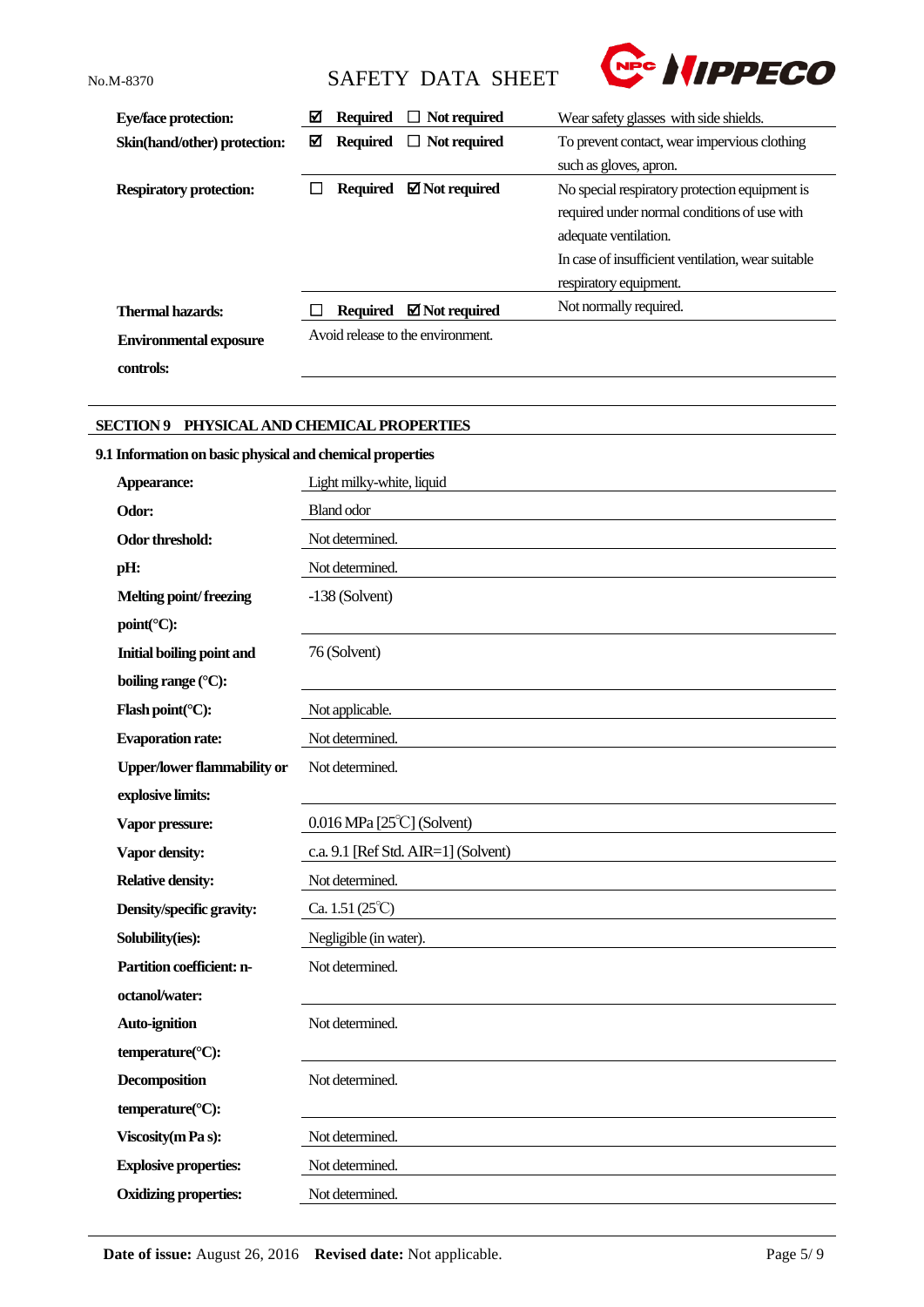

## **9.2 Other information** .

No further relevant information available.

| SECTION 10 STABILITY AND REACTIVITY                                                       |                                                                                          |  |  |
|-------------------------------------------------------------------------------------------|------------------------------------------------------------------------------------------|--|--|
| 10.1 Reactivity                                                                           | No specific test data available for this product.                                        |  |  |
| 10.2 Chemical stability                                                                   | $\boxtimes$ Stable $\Box$ Unstable                                                       |  |  |
| 10.3 Possibility of hazardous reactions                                                   |                                                                                          |  |  |
|                                                                                           | $\Box$ May Occur $\Box$ Will not occur                                                   |  |  |
| 10.4 Conditions to avoid                                                                  | Heat, sparks, flames, and other ignition sources.                                        |  |  |
| 10.5 Incompatible materials                                                               | Acids. Oxidizing agents such as $H_2O_2$ , permanganates and perchlorates.               |  |  |
|                                                                                           | Halogens and halogenated compounds.                                                      |  |  |
| 10.6 Hazardous decomposition products                                                     |                                                                                          |  |  |
|                                                                                           | Carbon oxides (CO, CO <sub>2</sub> ), HF, COF <sub>2</sub> . PFIB (Perfluoloisobutylene) |  |  |
|                                                                                           | Decomposition at flame temperatures may form toxic fluorine compounds.                   |  |  |
|                                                                                           |                                                                                          |  |  |
| <b>SECTION 11</b>                                                                         | <b>TOXICOLOGICAL INFORMATION</b>                                                         |  |  |
| 11.1 Information on toxicological effects                                                 |                                                                                          |  |  |
| Likely routes of exposure:                                                                | Eye contact, skin, ingestion.                                                            |  |  |
|                                                                                           | Symptoms related to the physical, chemical, and toxicological characteristics:           |  |  |
|                                                                                           | See SECTION 4 for skin contact, eye contact, and ingestion.                              |  |  |
| Delayed and immediate effects and also chronic effects from short and long term exposure: |                                                                                          |  |  |
|                                                                                           | Not applicable.                                                                          |  |  |
| Numerous measures of toxicity:                                                            |                                                                                          |  |  |
|                                                                                           | Not applicable.                                                                          |  |  |
| <b>Acute toxicity:</b>                                                                    | Oral: No data available.                                                                 |  |  |
|                                                                                           | Dermal: No data available.                                                               |  |  |
|                                                                                           | Inhalation (vapor): No data available.                                                   |  |  |
|                                                                                           | Inhalation (mist): No data available.                                                    |  |  |
| Skin corrosion/irritation:<br>Serious eye damage/irritation:                              | No known significant effects or critical hazards.                                        |  |  |
|                                                                                           | No known significant effects or critical hazards.                                        |  |  |
| <b>Sensitization-Respiratory:</b>                                                         | No known significant effects or critical hazards.                                        |  |  |
| Sensitization-Skin:                                                                       | No known significant effects or critical hazards.                                        |  |  |
| Germ cell mutagenicity:                                                                   | No known significant effects or critical hazards.                                        |  |  |
| <b>Carcinogenicity:</b>                                                                   | Solvent, Base oil, Thickener, Additives: Not listed by IARC, OSHA, NTP, EU and ACGIH.    |  |  |
| <b>Toxic to reproduction:</b><br>Specific target organ systemic                           | No known significant effects or critical hazards.                                        |  |  |
| toxicity following single<br>exposure:                                                    | No known significant effects or critical hazards.                                        |  |  |
| Specific target organ systemic<br>toxicity following repeated<br>exposure:                | No known significant effects or critical hazards.                                        |  |  |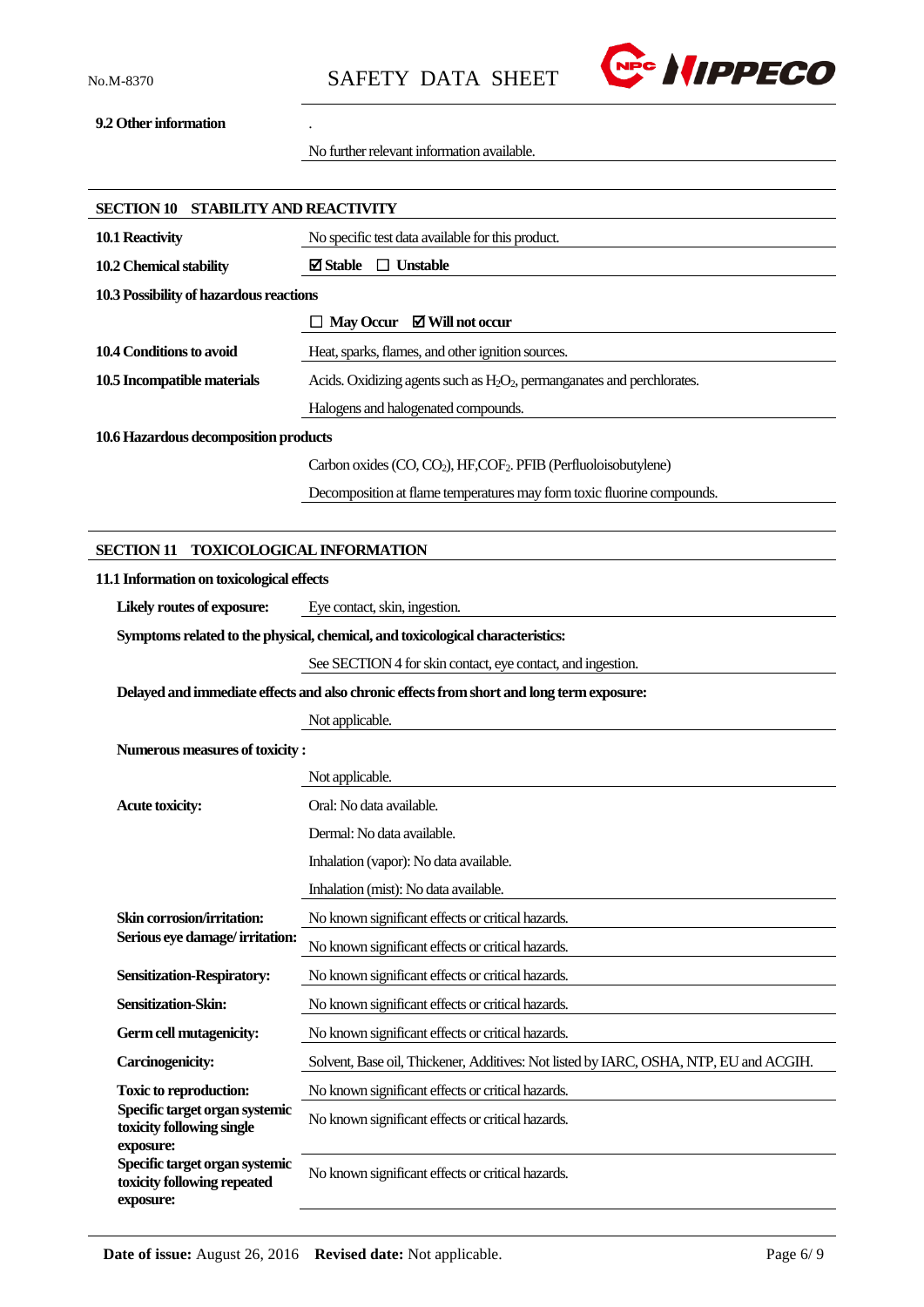No.M-8370 SAFETY DATA SHEET



**Aspiration hazard:** No known significant effects or critical hazards. **Other information:** No further relevant information available.

**SECTION 12 ECOLOGICAL INFORMATION**

| 12.1 Toxicity                           |                                                   |  |
|-----------------------------------------|---------------------------------------------------|--|
| <b>Aquatic:</b>                         | No further relevant information available.        |  |
| Terrestrial:                            | No further relevant information available.        |  |
| 12.2 Persistence and degradability      |                                                   |  |
|                                         | No specific test data available for this product. |  |
| 12.3 Bioaccumulative potential          | No further relevant information available.        |  |
| 12.4 Mobility in soil                   | No further relevant information available.        |  |
| 12.5 Results of PBT and vPvB assessment |                                                   |  |
|                                         | Not applicable.                                   |  |
| 12.6 Other adverse effects              | No additional information available.              |  |

### **SECTION 13 DISPOSAL CONSIDERATIONS**

#### **13.1Waste treatment methods**

**Product and packaging:** Place contaminated materials in disposable containers and dispose of in a manner consistent with applicable regulations. Contact local environmental or health authorities for approved disposal of this material.

## **SECTION 14 TRANSPORT INFORMATION**

| 14.1 UN number                                                                | Not regulated.                 |  |
|-------------------------------------------------------------------------------|--------------------------------|--|
| 14.2 UN proper shipping name                                                  | Not regulated.                 |  |
| 14.3 Transport hazard class(es)                                               | Not regulated.                 |  |
| 14.4 Packing group                                                            | Not regulated.                 |  |
| 14.5 Environmental hazards                                                    |                                |  |
| <b>Marine pollutant:</b>                                                      | $\Box$ Yes Chemical name (wt%) |  |
|                                                                               | $\blacksquare$ No              |  |
| 14.6 Special precautions for user                                             | Not applicable.                |  |
| 14.7 Transport in bulk according to Annex II of MARPOL 73/78 and the IBC Code |                                |  |

Not applicable.

## **SECTION 15 REGULATORY INFORMATION**

**15.1 Safety, health and environmental regulations/legislation specific for the substance or mixture**

| EU information |                |  |
|----------------|----------------|--|
| (EC)1907/2006  |                |  |
| Title VII:     | Not regulated. |  |
| (EC)1907/2006  |                |  |
| Title VII:     | Not regulated. |  |
|                |                |  |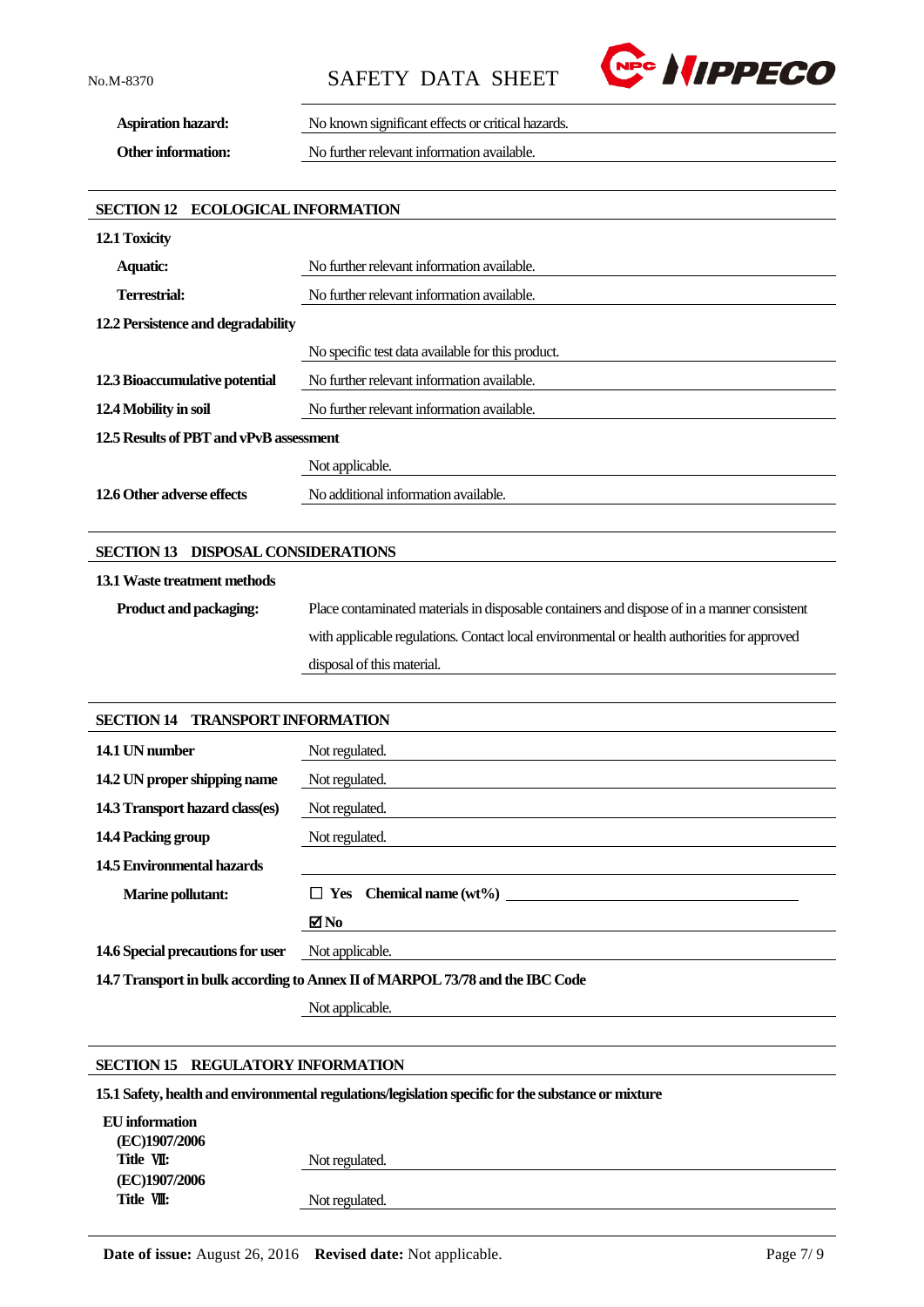No.M-8370 SAFETY DATA SHEET



| (EC)1005/2009:                             | Not regulated.                                                                             |  |
|--------------------------------------------|--------------------------------------------------------------------------------------------|--|
| (EC)805/2004:                              | Not regulated.                                                                             |  |
| (EU)649/2012:                              | Not regulated.                                                                             |  |
| Others:                                    | No further relevant information available.                                                 |  |
| <b>USA</b> information                     |                                                                                            |  |
| <b>TSCA</b> (Toxic substances control act) |                                                                                            |  |
|                                            | Not regulated. All ingredients are listed.                                                 |  |
| Information on the label under OSHA HCS    |                                                                                            |  |
| Signal word:                               | Not required.                                                                              |  |
| Hazard statement(s):                       | Not required.                                                                              |  |
| Pictogram(s):                              | Not required.                                                                              |  |
| Precautionary statement(s):                | Not required.                                                                              |  |
| <b>Unclassified hazards</b>                | Not applicable.                                                                            |  |
| (HNOC):                                    |                                                                                            |  |
| Percentage of ingredient(s)                | Not applicable.                                                                            |  |
| with unknown toxicity:                     |                                                                                            |  |
| SARA Title III § 313                       |                                                                                            |  |
|                                            | <b>Chemical name:</b> None.<br>$Wt\%$ :                                                    |  |
| <b>California Proposition 65</b>           |                                                                                            |  |
|                                            | <b>Chemical name:</b> None.<br>$Wt\%$ :                                                    |  |
| <b>Others</b>                              | No further relevant information available.                                                 |  |
| 15.2 Chemical safety assessment            |                                                                                            |  |
|                                            | This product contains substances for which Chemical Safety Assessments are still required. |  |
|                                            |                                                                                            |  |
|                                            |                                                                                            |  |

### **SECTION 16 OTHER INFORMATION**

#### **Other Information**

No additional information available. **Date of Issue:** August 26, 2016 **The date of preparation of the**  Not applicable. **SDS or the last change to it:**

#### **Literature reference:**

**- U.S. Department of Labor, 29CFR Part 1910.**

**- U.S. Environmental Protection Agency, 40CFR Part 372.**

**- U.S. Consumer Product Safety Commission, 16CFR Part 1500.**

**- ACGIH, Threshold Limit Values for Chemical Substances and Physical Agents and Biological Exposure Indices.**

**- U.S. Department of Health and Human Services National Toxicology Program, Annual Report on Carcinogens.**

**-World Health Organization International Agency for Research on Cancer, IARC Monographs on the**

**Evaluation on the Carcinogenic Risk of Chemicals to Humans.**